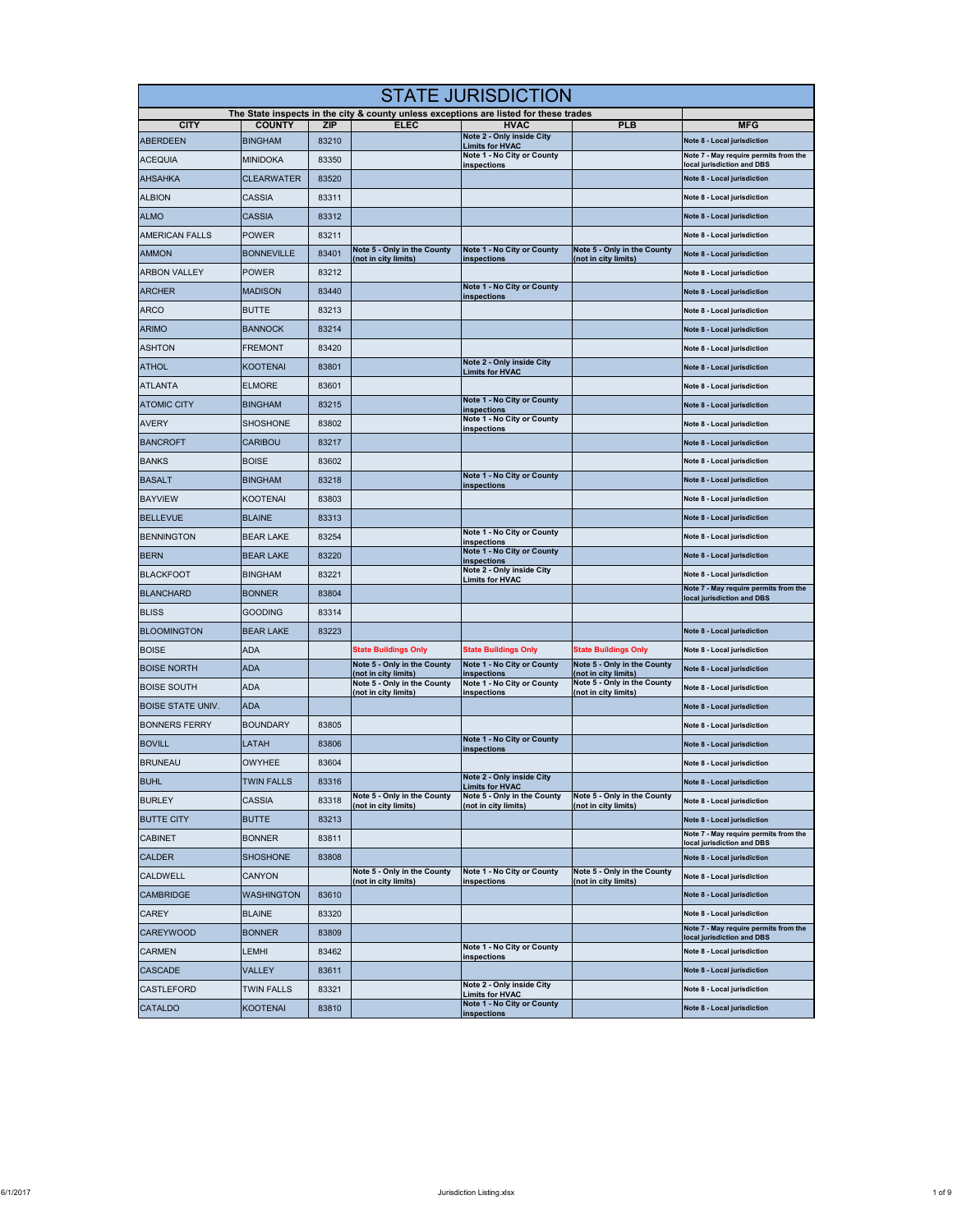|                       | <b>STATE JURISDICTION</b> |       |                                                     |                                                                                                      |                                                     |                                                                     |  |  |
|-----------------------|---------------------------|-------|-----------------------------------------------------|------------------------------------------------------------------------------------------------------|-----------------------------------------------------|---------------------------------------------------------------------|--|--|
| <b>CITY</b>           | <b>COUNTY</b>             | ZIP   | <b>ELEC</b>                                         | The State inspects in the city & county unless exceptions are listed for these trades<br><b>HVAC</b> | <b>PLB</b>                                          | <b>MFG</b>                                                          |  |  |
| <b>CEDAR CREEK</b>    | <b>BONNER</b>             | 83809 |                                                     |                                                                                                      |                                                     | Note 7 - May require permits from the                               |  |  |
| <b>CENTERVILLE</b>    | <b>BOISE</b>              | 83631 |                                                     |                                                                                                      |                                                     | local jurisdiction and DBS<br>Note 8 - Local jurisdiction           |  |  |
| <b>CHALLIS</b>        | CUSTER                    | 83226 |                                                     |                                                                                                      |                                                     | Note 7 - May require permits from the<br>local jurisdiction and DBS |  |  |
| <b>CHESTER</b>        | FREMONT                   | 83421 |                                                     |                                                                                                      |                                                     | Note 8 - Local jurisdiction                                         |  |  |
| <b>CHESTERFIELD</b>   | CARIBOU                   | 83217 |                                                     |                                                                                                      |                                                     | Note 8 - Local jurisdiction                                         |  |  |
| <b>CHUBBUCK</b>       | <b>BANNOCK</b>            | 83202 | Note 5 - Only in the County<br>(not in city limits) | Note 5 - Only in the County<br>(not in city limits)                                                  | Note 5 - Only in the County<br>(not in city limits) | Note 8 - Local jurisdiction                                         |  |  |
| <b>CLARK FORK</b>     | <b>BONNER</b>             | 83811 |                                                     |                                                                                                      |                                                     | Note 7 - May require permits from the<br>local jurisdiction and DBS |  |  |
| <b>CLARKIA</b>        | <b>SHOSHONE</b>           | 83812 |                                                     |                                                                                                      |                                                     | Note 8 - Local jurisdiction                                         |  |  |
| <b>CLAYTON</b>        | CUSTER                    | 83227 |                                                     |                                                                                                      |                                                     | Note 7 - May require permits from the<br>local jurisdiction and DBS |  |  |
| <b>CLEARWATER</b>     | <b>IDAHO</b>              | 83539 |                                                     |                                                                                                      |                                                     | Note 7 - May require permits from the<br>local jurisdiction and DBS |  |  |
| <b>CLIFTON</b>        | <b>FRANKLIN</b>           | 83228 |                                                     | Note 1 - No City or County<br>inspections                                                            |                                                     | Note 8 - Local jurisdiction                                         |  |  |
| <b>COBALT</b>         | LEMHI                     | 83229 |                                                     | Note 1 - No City or County<br>inspections                                                            |                                                     | Note 8 - Local jurisdiction                                         |  |  |
| COCOLALLA             | <b>BONNER</b>             | 83813 |                                                     |                                                                                                      |                                                     | Note 7 - May require permits from the<br>local jurisdiction and DBS |  |  |
| <b>COEUR D ALENE</b>  | <b>KOOTENAI</b>           | 83814 |                                                     | Note 1 - No City or County<br>inspections                                                            | Note 4 - Only in the County<br>for Plumbing         | Note 8 - Local jurisdiction                                         |  |  |
| <b>COLBURN</b>        | <b>BONNER</b>             | 83865 |                                                     |                                                                                                      |                                                     | Note 7 - May require permits from the<br>local jurisdiction and DBS |  |  |
| <b>COLD WATER</b>     | <b>POWER</b>              | 83211 |                                                     |                                                                                                      |                                                     |                                                                     |  |  |
| <b>CONDA</b>          | CARIBOU                   | 83230 |                                                     |                                                                                                      |                                                     | Note 8 - Local jurisdiction                                         |  |  |
| <b>COOLIN</b>         | <b>BONNER</b>             | 83821 |                                                     |                                                                                                      |                                                     | Note 7 - May require permits from the<br>local jurisdiction and DBS |  |  |
| COPELAND              | <b>BOUNDARY</b>           | 83805 |                                                     |                                                                                                      |                                                     | Note 7 - May require permits from the<br>local jurisdiction and DBS |  |  |
| <b>CORRAL</b>         | <b>CAMAS</b>              | 83322 |                                                     |                                                                                                      |                                                     | Note 8 - Local jurisdiction                                         |  |  |
| <b>COTTONWOOD</b>     | <b>IDAHO</b>              | 83522 |                                                     | Note 3 - Only in the County<br>(not in city limits)                                                  |                                                     | Note 8 - Local jurisdiction                                         |  |  |
| <b>COUGAR GULCH</b>   | <b>KOOTENAI</b>           | 83815 |                                                     | Note 1 - No City or County<br>inspections                                                            |                                                     | Note 8 - Local jurisdiction                                         |  |  |
| <b>COUNCIL</b>        | ADAMS                     | 83612 |                                                     |                                                                                                      |                                                     | Note 8 - Local jurisdiction                                         |  |  |
| <b>CRAIGMONT</b>      | LEWIS                     | 83523 |                                                     |                                                                                                      |                                                     | Note 8 - Local jurisdiction                                         |  |  |
| <b>CROUCH</b>         | <b>BOISE</b>              | 83622 |                                                     |                                                                                                      |                                                     | Note 8 - Local jurisdiction                                         |  |  |
| <b>CULDESAC</b>       | <b>NEZ PERCE</b>          | 83524 |                                                     | Note 2 - Only inside City<br><b>Limits for HVAC</b>                                                  |                                                     | Note 8 - Local jurisdiction                                         |  |  |
| <b>DALTON GARDENS</b> | <b>KOOTENAI</b>           | 83815 |                                                     | Note 1 - No City or County<br>inspections                                                            |                                                     | Note 8 - Local jurisdiction                                         |  |  |
| <b>DANIELS</b>        | ONEIDA                    | 83252 |                                                     |                                                                                                      |                                                     | Note 8 - Local jurisdiction                                         |  |  |
| <b>DARLINGTON</b>     | <b>BUTTE</b>              | 83255 |                                                     |                                                                                                      |                                                     | Note 8 - Local jurisdiction                                         |  |  |
| <b>DAYTON</b>         | <b>FRANKLIN</b>           | 83232 |                                                     |                                                                                                      |                                                     | Note 7 - May require permits from the<br>local jurisdiction and DBS |  |  |
| <b>DEARY</b>          | LATAH                     | 83823 |                                                     | Note 1 - No City or County<br>inspections                                                            |                                                     | Note 8 - Local jurisdiction                                         |  |  |
| <b>DECLO</b>          | CASSIA                    | 83323 |                                                     |                                                                                                      |                                                     | Note 8 - Local jurisdiction                                         |  |  |
| <b>DESMET</b>         | <b>BENEWAH</b>            | 83824 |                                                     |                                                                                                      |                                                     | Note 8 - Local jurisdiction                                         |  |  |
| <b>DIETRICH</b>       | LINCOLN                   | 83324 |                                                     |                                                                                                      |                                                     | Note 8 - Local jurisdiction                                         |  |  |
| <b>DINGLE</b>         | <b>BEAR LAKE</b>          | 83233 |                                                     | Note 1 - No City or County<br>inspections                                                            |                                                     | Note 8 - Local jurisdiction                                         |  |  |
| <b>DIXIE</b>          | <b>IDAHO</b>              | 83525 |                                                     |                                                                                                      |                                                     | Note 7 - May require permits from the<br>local jurisdiction and DBS |  |  |
| <b>DONNELLY</b>       | VALLEY                    | 83615 |                                                     |                                                                                                      |                                                     | Note 8 - Local jurisdiction                                         |  |  |
| <b>DOVER</b>          | <b>BONNER</b>             | 83825 |                                                     |                                                                                                      |                                                     | Note 8 - Local jurisdiction                                         |  |  |
| <b>DOWNEY</b>         | <b>BANNOCK</b>            | 83234 |                                                     |                                                                                                      |                                                     | Note 8 - Local jurisdiction                                         |  |  |
| <b>DRIGGS</b>         | <b>TETON</b>              | 83422 |                                                     | Note 1 - No City or County<br><b>inspections</b>                                                     |                                                     | Note 8 - Local jurisdiction                                         |  |  |
| <b>DRUMMOND</b>       | <b>FREMONT</b>            | 83425 |                                                     |                                                                                                      |                                                     | Note 8 - Local jurisdiction                                         |  |  |
| <b>DUBOIS</b>         | <b>CLARK</b>              | 83423 |                                                     |                                                                                                      |                                                     | Note 8 - Local jurisdiction                                         |  |  |
| <b>EAGLE</b>          | <b>ADA</b>                | 83616 | Note 5 - Only in the County<br>not in city limits)  | Note 1 - No City or County<br>inspections                                                            | Note 5 - Only in the County<br>(not in city limits) | Note 8 - Local jurisdiction                                         |  |  |
| <b>EASTFORK</b>       | <b>BLAINE</b>             | 83340 |                                                     |                                                                                                      |                                                     | Note 8 - Local jurisdiction                                         |  |  |
| <b>EASTPORT</b>       | <b>BOUNDARY</b>           | 83826 |                                                     |                                                                                                      |                                                     | Note 7 - May require permits from the<br>local jurisdiction and DBS |  |  |
| <b>EDEN</b>           | <b>JEROME</b>             | 83325 |                                                     | Note 2 - Only inside City<br><b>Limits for HVAC</b>                                                  |                                                     | Note 8 - Local jurisdiction                                         |  |  |
| <b>ELBA</b>           | CASSIA                    | 83342 |                                                     |                                                                                                      |                                                     | Note 8 - Local jurisdiction                                         |  |  |
| <b>ELK CITY</b>       | <b>IDAHO</b>              | 83525 |                                                     |                                                                                                      |                                                     | Note 7 - May require permits from the<br>local jurisdiction and DBS |  |  |
| <b>ELK RIVER</b>      | CLEARWATER                | 83827 |                                                     |                                                                                                      |                                                     | Note 8 - Local jurisdiction                                         |  |  |
| <b>ELKHORN</b>        | <b>BLAINE</b>             | 83353 |                                                     |                                                                                                      |                                                     | Note 8 - Local jurisdiction                                         |  |  |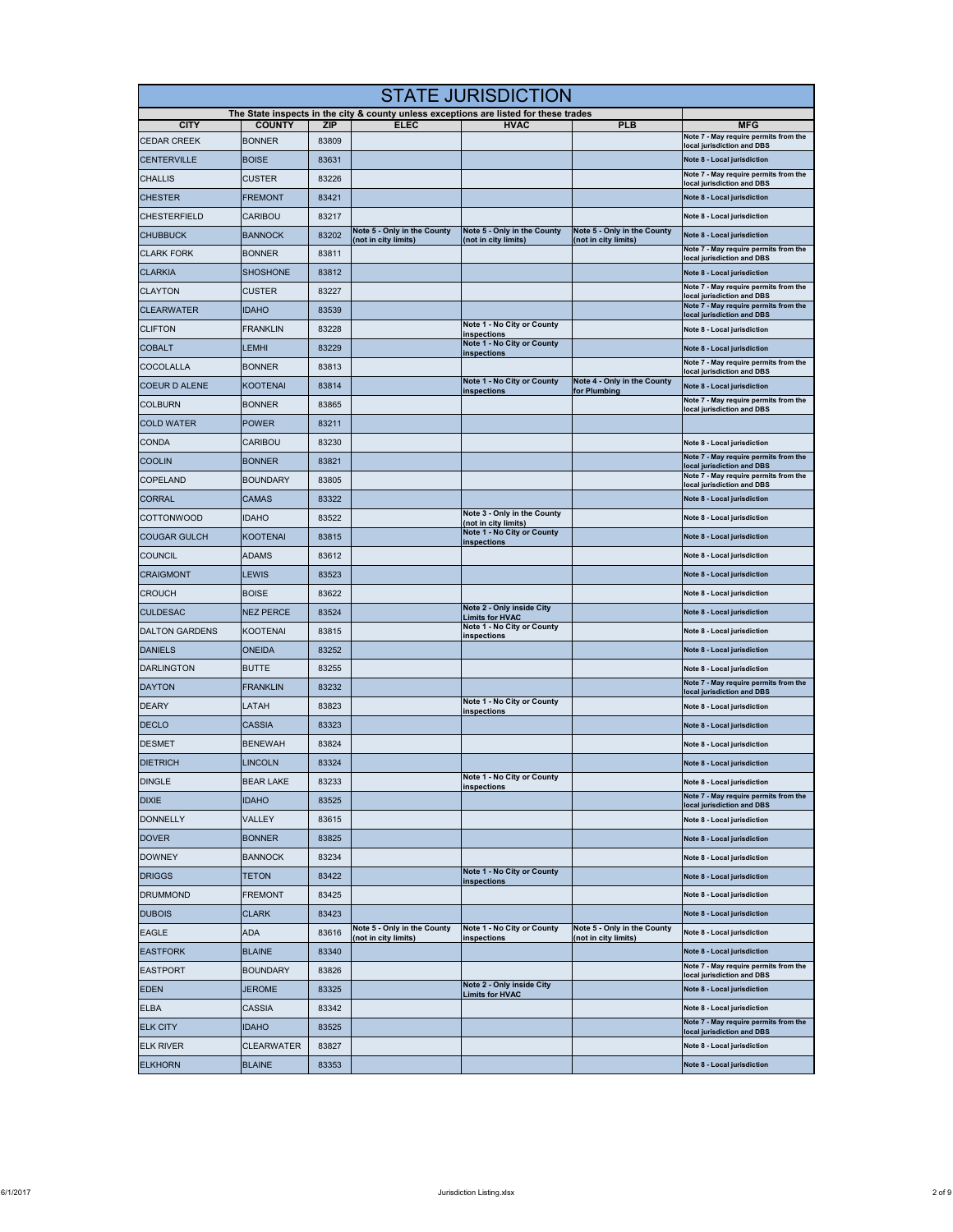| <b>STATE JURISDICTION</b> |                   |                     |             |                                                                                                      |            |                                                                                                   |  |
|---------------------------|-------------------|---------------------|-------------|------------------------------------------------------------------------------------------------------|------------|---------------------------------------------------------------------------------------------------|--|
| <b>CITY</b>               | <b>COUNTY</b>     |                     | <b>ELEC</b> | The State inspects in the city & county unless exceptions are listed for these trades<br><b>HVAC</b> | <b>PLB</b> |                                                                                                   |  |
| <b>ELLIS</b>              | <b>CUSTER</b>     | <b>ZIP</b><br>83235 |             |                                                                                                      |            | <b>MFG</b><br>Note 7 - May require permits from the                                               |  |
| <b>ELMIRA</b>             | <b>BONNER</b>     | 83862               |             |                                                                                                      |            | local jurisdiction and DBS<br>Note 7 - May require permits from the<br>local jurisdiction and DBS |  |
| <b>EMIDA</b>              | <b>BENEWAH</b>    | 83866               |             |                                                                                                      |            | Note 8 - Local jurisdiction                                                                       |  |
| <b>EMMETT</b>             | <b>GEM</b>        | 83617               |             |                                                                                                      |            | Note 8 - Local jurisdiction                                                                       |  |
| <b>ENAVILLE</b>           | SHOSHONE          | 83839               |             | Note 1 - No City or County<br>inspections                                                            |            | Note 8 - Local jurisdiction                                                                       |  |
| <b>FAIRFIELD</b>          | <b>CAMAS</b>      | 83327               |             |                                                                                                      |            | Note 8 - Local jurisdiction                                                                       |  |
| <b>FARRAGUT</b>           | <b>KOOTENAI</b>   | 83801               |             | Note 1 - No City or County<br>inspections                                                            |            | Note 8 - Local jurisdiction                                                                       |  |
| <b>FEATHERVILLE</b>       | <b>ELMORE</b>     | 83647               |             |                                                                                                      |            | Note 8 - Local jurisdiction                                                                       |  |
| <b>FELT</b>               | TETON             | 83424               |             | Note 1 - No City or County<br><u>inspections</u>                                                     |            | Note 8 - Local jurisdiction                                                                       |  |
| <b>FENN</b>               | <b>IDAHO</b>      | 83531               |             |                                                                                                      |            | Note 7 - May require permits from the<br>local jurisdiction and DBS                               |  |
| <b>FERDINAND</b>          | <b>IDAHO</b>      | 83526               |             |                                                                                                      |            | Note 7 - May require permits from the<br>local jurisdiction and DBS                               |  |
| <b>FERNAN</b>             | <b>KOOTENAI</b>   | 83816               |             | Note 2 - Only inside City<br><b>Limits for HVAC</b>                                                  |            | Note 8 - Local jurisdiction                                                                       |  |
| <b>FERNWOOD</b>           | <b>BENEWAH</b>    | 83830               |             |                                                                                                      |            | Note 8 - Local jurisdiction                                                                       |  |
| <b>FILER</b>              | <b>TWIN FALLS</b> | 83328               |             | Note 2 - Only inside City<br><b>Limits for HVAC</b>                                                  |            | Note 8 - Local jurisdiction                                                                       |  |
| <b>FIRTH</b>              | <b>BINGHAM</b>    | 83236               |             | Note 1 - No City or County<br><u>inspections</u>                                                     |            | Note 8 - Local jurisdiction                                                                       |  |
| <b>FISH HAVEN</b>         | <b>BEAR LAKE</b>  | 83287               |             | Note 1 - No City or County<br>inspections                                                            |            | Note 8 - Local jurisdiction                                                                       |  |
| <b>FORT HALL</b>          | <b>BANNOCK</b>    | 83203               |             |                                                                                                      |            | Note 8 - Local jurisdiction                                                                       |  |
| <b>FRANKLIN</b>           | <b>FRANKLIN</b>   | 83237               |             | Note 1 - No City or County<br><u>inspections</u>                                                     |            | Note 8 - Local jurisdiction                                                                       |  |
| <b>FRUITLAND</b>          | <b>PAYETTE</b>    | 83619               |             | Note 1 - No City or County<br>inspections                                                            |            | Note 8 - Local jurisdiction                                                                       |  |
| <b>FRUITVALE</b>          | <b>ADAMS</b>      | 83620               |             |                                                                                                      |            | Note 8 - Local jurisdiction                                                                       |  |
| <b>GANNETT</b>            | <b>BLAINE</b>     | 83313               |             |                                                                                                      |            | Note 8 - Local jurisdiction                                                                       |  |
| <b>GARDEN CITY</b>        | <b>ADA</b>        | 83714               |             |                                                                                                      |            | Note 8 - Local jurisdiction                                                                       |  |
| <b>GARDEN VALLEY</b>      | <b>BOISE</b>      | 83622               |             |                                                                                                      |            | Note 8 - Local jurisdiction                                                                       |  |
| <b>GARDENA</b>            | <b>BOISE</b>      | 83629               |             |                                                                                                      |            | Note 8 - Local jurisdiction                                                                       |  |
| <b>GARFIELD</b>           | JEFFERSON         | 83442               |             |                                                                                                      |            | Note 8 - Local jurisdiction                                                                       |  |
| <b>GARFIELD BAY</b>       | <b>BONNER</b>     | 83860               |             |                                                                                                      |            | Note 7 - May require permits from the<br>local jurisdiction and DBS                               |  |
| <b>GARWOOD</b>            | <b>KOOTENAI</b>   | 83835               |             | Note 1 - No City or County<br>inspections                                                            |            | Note 8 - Local jurisdiction                                                                       |  |
| <b>GENESEE</b>            | LATAH             | 83832               |             | Note 6a - Only Genesee in<br><b>Nez Perce County</b>                                                 |            | Note 8 - Local jurisdiction                                                                       |  |
| <b>GENEVA</b>             | <b>BEAR LAKE</b>  | 83238               |             | Note 1 - No City or County<br>inspections                                                            |            | Note 8 - Local jurisdiction                                                                       |  |
| <b>GEORGETOWN</b>         | <b>BEAR LAKE</b>  | 83239               |             | Note 1 - No City or County<br>inspections                                                            |            | Note 8 - Local jurisdiction                                                                       |  |
| <b>GIBBONSVILLE</b>       | EMHI.             | 83463               |             | Note 1 - No City or County<br>inspections                                                            |            | Note 8 - Local jurisdiction                                                                       |  |
| <b>GIMLET</b>             | <b>BLAINE</b>     | 83340               |             |                                                                                                      |            | Note 8 - Local jurisdiction                                                                       |  |
| <b>GLENNS FERRY</b>       | <b>ELMORE</b>     | 83623               |             |                                                                                                      |            | Note 8 - Local jurisdiction                                                                       |  |
| <b>GOODING</b>            | GOODING           | 83330               |             |                                                                                                      |            | Note 8 - Local jurisdiction                                                                       |  |
| <b>GOSHEN</b>             | <b>BINGHAM</b>    | 83274               |             | Note 1 - No City or County<br>inspections                                                            |            | Note 8 - Local jurisdiction                                                                       |  |
| <b>GRACE</b>              | CARIBOU           | 83241               |             |                                                                                                      |            | Note 7 - May require permits from the<br>local jurisdiction and DBS                               |  |
| <b>GRANDVIEW</b>          | <b>OWYHEE</b>     | 83624               |             |                                                                                                      |            | Note 8 - Local jurisdiction                                                                       |  |
| <b>GRANGEMONT</b>         | <b>CLEARWATER</b> | 83520               |             |                                                                                                      |            | Note 8 - Local jurisdiction                                                                       |  |
| <b>GRANGEVILLE</b>        | <b>IDAHO</b>      | 83530               |             |                                                                                                      |            | Note 8 - Local jurisdiction                                                                       |  |
| <b>GRANITE</b>            | <b>BONNER</b>     | 83801               |             |                                                                                                      |            | Note 7 - May require permits from the<br>local jurisdiction and DBS                               |  |
| <b>GRANT</b>              | <b>JEFFERSON</b>  | 83442               |             |                                                                                                      |            | Note 8 - Local jurisdiction                                                                       |  |
| <b>GRASMERE</b>           | OWYHEE            | 83604               |             |                                                                                                      |            | Note 8 - Local jurisdiction                                                                       |  |
| <b>GREENCREEK</b>         | idaho             | 83533               |             |                                                                                                      |            | Note 7 - May require permits from the<br>local jurisdiction and DBS                               |  |
| <b>GREENLEAF</b>          | CANYON            | 83626               |             | Note 2 - Only inside City<br><b>Limits for HVAC</b>                                                  |            | Note 8 - Local jurisdiction                                                                       |  |
| <b>GREER</b>              | <b>CLEARWATER</b> | 83544               |             |                                                                                                      |            | Note 8 - Local jurisdiction                                                                       |  |
| <b>GROVELAND</b>          | <b>BINGHAM</b>    | 83221               |             | Note 1 - No City or County<br>inspections                                                            |            | Note 8 - Local jurisdiction                                                                       |  |
| <b>GWENFORD</b>           | ONEIDA            | 83252               |             |                                                                                                      |            | Note 8 - Local jurisdiction                                                                       |  |
| <b>HAGERMAN</b>           | <b>GOODING</b>    | 83332               |             |                                                                                                      |            | Note 8 - Local jurisdiction                                                                       |  |
| <b>HAILEY</b>             | <b>BLAINE</b>     | 83333               |             |                                                                                                      |            | Note 8 - Local jurisdiction                                                                       |  |
| <b>HAMER</b>              | <b>JEFFERSON</b>  | 83425               |             |                                                                                                      |            | Note 8 - Local jurisdiction                                                                       |  |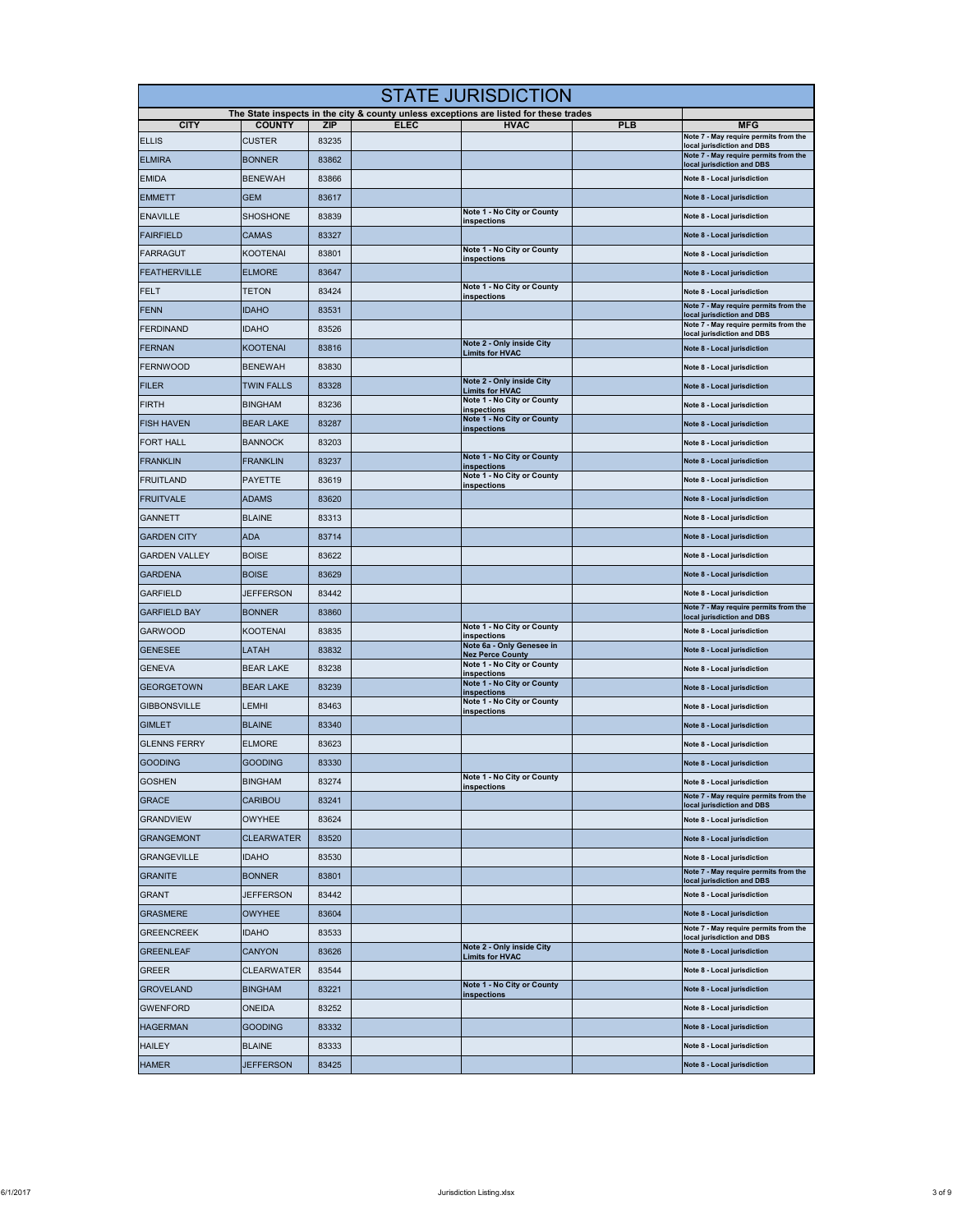|                          | <b>STATE JURISDICTION</b> |            |                                                     |                                                                                                      |                                                     |                                                                     |  |  |
|--------------------------|---------------------------|------------|-----------------------------------------------------|------------------------------------------------------------------------------------------------------|-----------------------------------------------------|---------------------------------------------------------------------|--|--|
| <b>CITY</b>              | <b>COUNTY</b>             | <b>ZIP</b> | <b>ELEC</b>                                         | The State inspects in the city & county unless exceptions are listed for these trades<br><b>HVAC</b> | <b>PLB</b>                                          | <b>MFG</b>                                                          |  |  |
| <b>HAMMETT</b>           | <b>ELMORE</b>             | 83627      |                                                     |                                                                                                      |                                                     | Note 8 - Local jurisdiction                                         |  |  |
| <b>HANSEN</b>            | TWIN FALLS                | 83334      |                                                     | Note 2 - Only inside City                                                                            |                                                     | Note 8 - Local jurisdiction                                         |  |  |
| <b>HARPSTER</b>          | <b>IDAHO</b>              | 83530      |                                                     | <b>Limits for HVAC</b>                                                                               |                                                     | Note 7 - May require permits from the                               |  |  |
| <b>HARRISON</b>          | KOOTENAI                  | 83833      |                                                     | Note 2 - Only inside City                                                                            |                                                     | local jurisdiction and DBS<br>Note 8 - Local jurisdiction           |  |  |
| <b>HARVARD</b>           | LATAH                     | 83834      |                                                     | <b>Limits for HVAC</b><br>Note 1 - No City or County                                                 |                                                     | Note 8 - Local jurisdiction                                         |  |  |
| <b>HAUSER</b>            | KOOTENAI                  | 83854      |                                                     | inspections<br>Note 2 - Only inside City                                                             |                                                     | Note 8 - Local jurisdiction                                         |  |  |
| <b>HAYDEN</b>            | <b>KOOTENAI</b>           | 83835      |                                                     | <b>Limits for HVAC</b><br>Note 1 - No City or County                                                 |                                                     | Note 8 - Local jurisdiction                                         |  |  |
| <b>HAYDEN LAKE N</b>     | <b>KOOTENAI</b>           | 83835      |                                                     | inspections<br>Note 2 - Only inside City                                                             |                                                     | Note 8 - Local jurisdiction                                         |  |  |
| <b>HAYDEN LAKE S</b>     | KOOTENAI                  | 83835      |                                                     | <b>Limits for HVAC</b><br>Note 2 - Only inside City                                                  |                                                     | Note 8 - Local jurisdiction                                         |  |  |
| <b>HAZELTON</b>          | <b>JEROME</b>             | 83335      |                                                     | <b>Limits for HVAC</b><br>Note 2 - Only inside City                                                  |                                                     | Note 8 - Local jurisdiction                                         |  |  |
| <b>HEADQUARTERS</b>      | <b>NEZ PERCE</b>          | 83546      |                                                     | <b>Limits for HVAC</b><br>Note 2 - Only inside City                                                  |                                                     | Note 8 - Local jurisdiction                                         |  |  |
| <b>HELMER</b>            | LATAH                     | 83823      |                                                     | <b>Limits for HVAC</b><br>Note 1 - No City or County                                                 |                                                     | Note 8 - Local jurisdiction                                         |  |  |
|                          |                           |            |                                                     | <b>inspections</b><br>Note 1 - No City or County                                                     |                                                     | Note 7 - May require permits from the                               |  |  |
| <b>HEYBURN</b>           | <b>MINIDOKA</b>           | 83336      |                                                     | inspections<br>Note 1 - No City or County                                                            |                                                     | local jurisdiction and DBS                                          |  |  |
| <b>HIBBARD</b>           | <b>MADISON</b>            | 83440      |                                                     | inspections                                                                                          |                                                     | Note 8 - Local jurisdiction                                         |  |  |
| <b>HIGH VALLEY</b>       | VALLEY                    | 83611      |                                                     |                                                                                                      |                                                     | Note 8 - Local jurisdiction                                         |  |  |
| <b>HILL CITY</b>         | CAMAS                     | 83337      |                                                     |                                                                                                      |                                                     | Note 8 - Local jurisdiction                                         |  |  |
| <b>HOLBROOK</b>          | ONEIDA                    | 83243      |                                                     | Note 2 - Only inside City                                                                            |                                                     | Note 8 - Local jurisdiction                                         |  |  |
| <b>HOLLISTER</b>         | <b>TWIN FALLS</b>         | 83301      |                                                     | <b>Limits for HVAC</b>                                                                               |                                                     | Note 8 - Local jurisdiction                                         |  |  |
| <b>HOMEDALE</b>          | OWYHEE                    | 83628      |                                                     |                                                                                                      |                                                     | Note 8 - Local jurisdiction                                         |  |  |
| <b>HOPE</b>              | <b>BONNER</b>             | 83836      |                                                     |                                                                                                      |                                                     | Note 8 - Local jurisdiction                                         |  |  |
| <b>HORSESHOE BEND</b>    | <b>BOISE</b>              | 83629      |                                                     |                                                                                                      |                                                     | Note 8 - Local jurisdiction                                         |  |  |
| <b>HOWE</b>              | <b>BUTTE</b>              | 83244      |                                                     |                                                                                                      |                                                     | Note 8 - Local jurisdiction                                         |  |  |
| <b>HUETTER</b>           | KOOTENAI                  | 83814      |                                                     | Note 1 - No City or County<br>inspections                                                            |                                                     | Note 8 - Local jurisdiction                                         |  |  |
| <b>HUSTON</b>            | <b>CANYON</b>             | 83630      |                                                     | Note 1 - No City or County<br>inspections                                                            |                                                     | Note 8 - Local jurisdiction                                         |  |  |
| <b>IDAHO CITY</b>        | <b>BOISE</b>              | 83631      |                                                     |                                                                                                      |                                                     | Note 8 - Local jurisdiction                                         |  |  |
| <b>IDAHO FALLS</b>       | <b>BONNEVILLE</b>         | 83401      | Note 5 - Only in the County<br>(not in city limits) | Note 1 - No City or County<br>inspections                                                            | Note 5 - Only in the County<br>(not in city limits) | Note 8 - Local jurisdiction                                         |  |  |
| <b>IDAHO STATE UNIV.</b> | <b>BANNOCK</b>            |            |                                                     |                                                                                                      |                                                     | Note 8 - Local jurisdiction                                         |  |  |
| <b>INDIAN VALLEY</b>     | ADAMS                     | 83632      |                                                     |                                                                                                      |                                                     | Note 8 - Local jurisdiction                                         |  |  |
| <b>INKOM</b>             | <b>BANNOCK</b>            | 83245      |                                                     |                                                                                                      |                                                     | Note 8 - Local jurisdiction                                         |  |  |
| <b>IONA</b>              | <b>BONNEVILLE</b>         | 83427      | Note 5 - Only in the County<br>(not in city limits) | Note 1 - No City or County<br>inspections                                                            | Note 5 - Only in the County<br>(not in city limits) | Note 7 - May require permits from the<br>local jurisdiction and DBS |  |  |
| <b>IRWIN</b>             | BONNEVILLE                | 83428      |                                                     | Note 2 - Only inside City<br><b>Limits for HVAC</b>                                                  |                                                     | Note 7 - May require permits from the<br>local jurisdiction and DBS |  |  |
| <b>ISLAND PARK</b>       | <b>FREMONT</b>            | 83429      |                                                     |                                                                                                      |                                                     | Note 8 - Local jurisdiction                                         |  |  |
| <b>JEROME</b>            | <b>JEROME</b>             | 83338      |                                                     | Note 2 - Only inside City<br><b>Limits for HVAC</b>                                                  |                                                     | Note 8 - Local jurisdiction                                         |  |  |
| <b>JEWEL LAKE</b>        | <b>BONNER</b>             | 83813      |                                                     |                                                                                                      |                                                     | Note 7 - May require permits from the<br>local jurisdiction and DBS |  |  |
| <b>JULIAETTA</b>         | LATAH                     | 83535      |                                                     | Note 2 - Only inside City<br><b>Limits for HVAC</b>                                                  |                                                     | Note 8 - Local jurisdiction                                         |  |  |
| <b>KAMIAH</b>            | LEWIS                     | 83536      |                                                     | Note 3 - Only in the County<br>(not in city limits) for HVAC                                         |                                                     | Note 8 - Local jurisdiction                                         |  |  |
| <b>KELLOGG</b>           | <b>SHOSHONE</b>           | 83837      |                                                     |                                                                                                      |                                                     | Note 8 - Local jurisdiction                                         |  |  |
| <b>KELSO</b>             | <b>BONNER</b>             | 83809      |                                                     |                                                                                                      |                                                     | Note 7 - May require permits from the<br>local jurisdiction and DBS |  |  |
| <b>KELSO LAKE</b>        | <b>BONNER</b>             | 83809      |                                                     |                                                                                                      |                                                     | Note 7 - May require permits from the<br>local jurisdiction and DBS |  |  |
| <b>KENDRICK</b>          | LATAH                     | 83537      |                                                     | Note 2 - Only inside City<br><b>Limits for HVAC</b>                                                  |                                                     | Note 8 - Local jurisdiction                                         |  |  |
| <b>KETCHUM</b>           | <b>BLAINE</b>             | 83340      |                                                     |                                                                                                      |                                                     | Note 8 - Local jurisdiction                                         |  |  |
| <b>KEUTERVILLE</b>       | idaho                     | 83522      |                                                     |                                                                                                      |                                                     | Note 7 - May require permits from the<br>local jurisdiction and DBS |  |  |
| <b>KIMBERLY</b>          | <b>TWIN FALLS</b>         | 83341      |                                                     | Note 2 - Only inside City<br><b>Limits for HVAC</b>                                                  |                                                     | Note 8 - Local jurisdiction                                         |  |  |
| <b>KING HILL</b>         | <b>ELMORE</b>             | 83633      |                                                     |                                                                                                      |                                                     | Note 8 - Local jurisdiction                                         |  |  |
| <b>KINGSTON</b>          | SHOSHONE                  | 83839      |                                                     |                                                                                                      |                                                     | Note 8 - Local jurisdiction                                         |  |  |
| <b>KOOSKIA</b>           | <b>IDAHO</b>              | 83539      |                                                     |                                                                                                      |                                                     | note 7                                                              |  |  |
| <b>KOOTENAI</b>          | <b>BONNER</b>             | 83840      |                                                     |                                                                                                      |                                                     | Note 8 - Local jurisdiction                                         |  |  |
| <b>KUNA</b>              | <b>ADA</b>                | 83634      | Note 5 - Only in the County                         | Note 1 - No City or County                                                                           | Note 5 - Only in the County                         | Note 8 - Local jurisdiction                                         |  |  |
| <b>LACLEDE</b>           | <b>BONNER</b>             | 83841      | (not in city limits)                                | inspections                                                                                          | (not in city limits)                                | Note 7 - May require permits from the                               |  |  |
| <b>LAKE FORK</b>         | VALLEY                    | 83635      |                                                     |                                                                                                      |                                                     | local jurisdiction and DBS<br>Note 8 - Local jurisdiction           |  |  |
| <b>LAKE VIEW</b>         | <b>BONNER</b>             | 83860      |                                                     |                                                                                                      |                                                     | Note 7 - May require permits from the<br>local jurisdiction and DBS |  |  |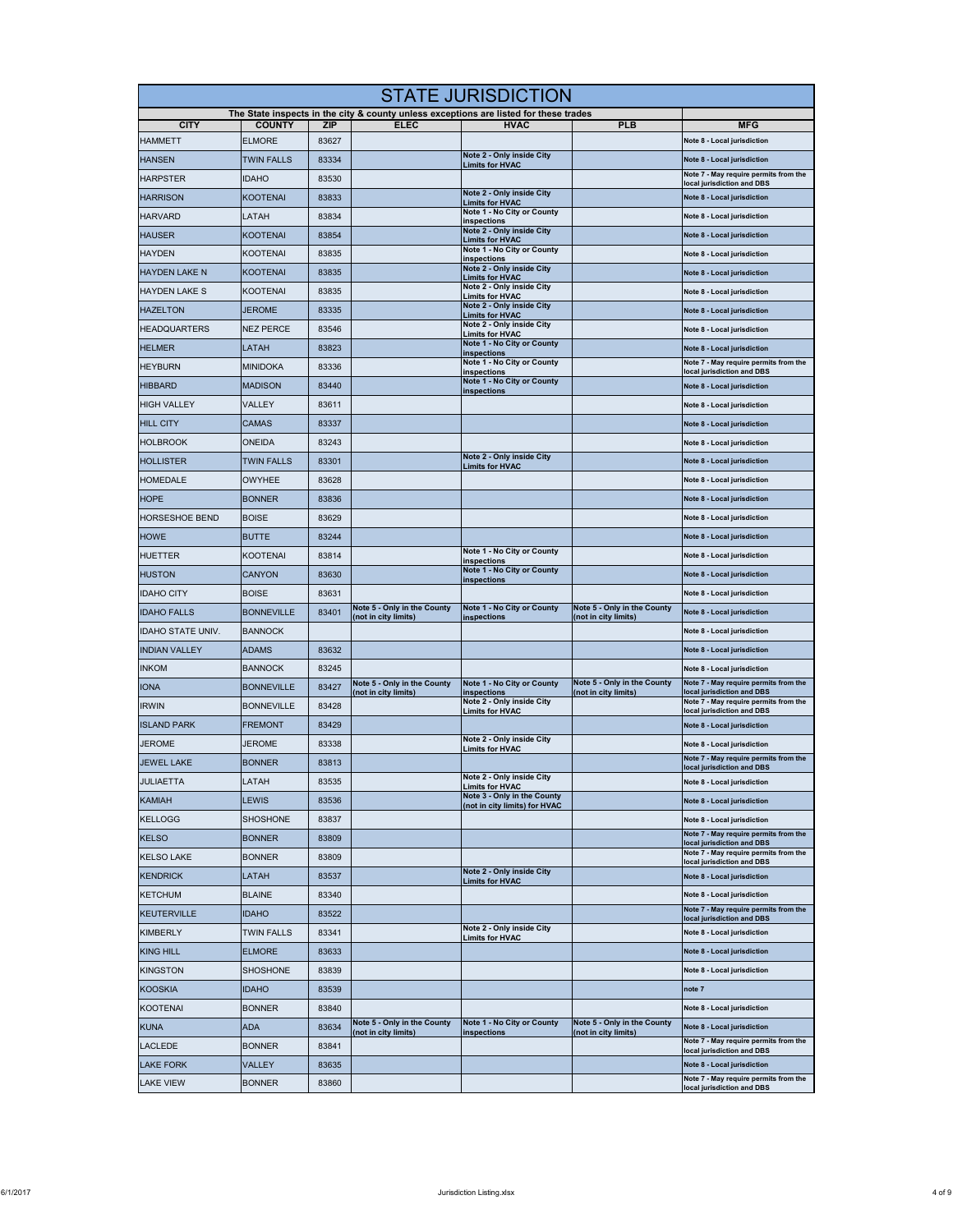| <b>STATE JURISDICTION</b> |                   |                     |                                                                                                      |                                                                 |                                                     |                                                                      |  |
|---------------------------|-------------------|---------------------|------------------------------------------------------------------------------------------------------|-----------------------------------------------------------------|-----------------------------------------------------|----------------------------------------------------------------------|--|
| <b>CITY</b>               | <b>COUNTY</b>     |                     | The State inspects in the city & county unless exceptions are listed for these trades<br><b>ELEC</b> | <b>HVAC</b>                                                     | <b>PLB</b>                                          |                                                                      |  |
| <b>LAMB CREEK</b>         | <b>BONNER</b>     | <b>ZIP</b><br>83856 |                                                                                                      |                                                                 |                                                     | <b>MFG</b><br>Note 7 - May require permits from the                  |  |
| LAPWAI                    | <b>NEZ PERCE</b>  | 83540               |                                                                                                      | Note 2 - Only inside City                                       |                                                     | local jurisdiction and DBS<br>Note 8 - Local jurisdiction            |  |
| <b>LAVA HOT SPRINGS</b>   | <b>BANNOCK</b>    | 83246               |                                                                                                      | <b>Limits for HVAC</b>                                          |                                                     | Note 8 - Local jurisdiction                                          |  |
| <b>LEADORE</b>            | _EMHI             | 83464               |                                                                                                      | Note 1 - No City or County                                      |                                                     | Note 8 - Local jurisdiction                                          |  |
| <b>LEMHI</b>              | _EMHI             | 83465               |                                                                                                      | inspections<br>Note 1 - No City or County                       |                                                     | Note 8 - Local jurisdiction                                          |  |
| <b>LENORE</b>             | CLEARWATER        | 83541               |                                                                                                      | inspections                                                     |                                                     | Note 8 - Local jurisdiction                                          |  |
|                           |                   |                     |                                                                                                      |                                                                 |                                                     |                                                                      |  |
| <b>LESLIE</b>             | <b>BUTTE</b>      | 83255               |                                                                                                      |                                                                 |                                                     | Note 8 - Local jurisdiction                                          |  |
| LETHA                     | GEM               | 83636               | Note 5 - Only in the County                                                                          | Note 1 - No City or County                                      | Note 5 - Only in the County                         | Note 8 - Local jurisdiction                                          |  |
| LEWISTON                  | <b>NEZ PERCE</b>  | 83501               | (not in city limits)                                                                                 | inspections                                                     | (not in city limits)                                | Note 8 - Local jurisdiction                                          |  |
| <b>LEWISVILLE</b>         | JEFFERSON         | 83431               |                                                                                                      | Note 1 - No City or County                                      |                                                     | Note 8 - Local jurisdiction                                          |  |
| <b>LIBERTY</b>            | <b>BEAR LAKE</b>  | 83254               |                                                                                                      | inspections<br>Note 1 - No City or County                       |                                                     | Note 8 - Local jurisdiction<br>Note 7 - May require permits from the |  |
| <b>LINCOLN</b>            | <b>BONNEVILLE</b> | 83401               |                                                                                                      | inspections                                                     |                                                     | local jurisdiction and DBS                                           |  |
| <b>LOWMAN</b>             | <b>BOISE</b>      | 83637               |                                                                                                      |                                                                 |                                                     | Note 8 - Local jurisdiction<br>Note 7 - May require permits from the |  |
| <b>LUCILLE</b>            | <b>IDAHO</b>      | 83542               |                                                                                                      |                                                                 |                                                     | local jurisdiction and DBS                                           |  |
| <b>LUND</b>               | <b>CARIBOU</b>    | 83217               |                                                                                                      |                                                                 |                                                     | Note 8 - Local jurisdiction                                          |  |
| <b>MACKAY</b>             | <b>CUSTER</b>     | 83251               |                                                                                                      |                                                                 |                                                     | Note 7 - May require permits from the<br>local jurisdiction and DBS  |  |
| <b>MACKS INN</b>          | <b>FREMONT</b>    | 83433               |                                                                                                      |                                                                 |                                                     | Note 8 - Local jurisdiction                                          |  |
| <b>MALAD CITY</b>         | ONEIDA            | 83252               |                                                                                                      |                                                                 |                                                     | Note 8 - Local jurisdiction                                          |  |
| <b>MALTA</b>              | CASSIA            | 83342               |                                                                                                      |                                                                 |                                                     | Note 8 - Local jurisdiction                                          |  |
| <b>MARSING</b>            | OWYHEE            | 83639               |                                                                                                      |                                                                 |                                                     | Note 8 - Local jurisdiction                                          |  |
| <b>MARYSVILLE</b>         | <b>FREMONT</b>    | 83420               |                                                                                                      |                                                                 |                                                     | Note 8 - Local jurisdiction                                          |  |
| MAY                       | EMHI.             | 83253               | Note 6b - Only May in Custer Note 1 - No City or County<br>County.                                   | inspections                                                     | Note 6b - Only May in Custer<br>County.             | Note 8 - Local jurisdiction                                          |  |
| <b>MAYFIELD</b>           | <b>ELMORE</b>     | 83647               |                                                                                                      |                                                                 |                                                     | Note 8 - Local jurisdiction                                          |  |
| <b>MCCALL</b>             | VALLEY            | 83638               |                                                                                                      |                                                                 |                                                     | Note 8 - Local jurisdiction                                          |  |
| <b>MCCAMMON</b>           | <b>BANNOCK</b>    | 83250               |                                                                                                      |                                                                 |                                                     | Note 8 - Local jurisdiction                                          |  |
| <b>MEDIMONT</b>           | KOOTENAI          | 83842               |                                                                                                      | Note 1 - No City or County<br>inspections                       |                                                     | Note 8 - Local jurisdiction                                          |  |
| <b>MELBA</b>              | <b>CANYON</b>     | 83641               |                                                                                                      | Note 6c - Only inside City Limits for<br>HVAC, or in Owyhee Co. |                                                     | Note 8 - Local jurisdiction                                          |  |
| <b>MENAN</b>              | JEFFERSON         | 83434               |                                                                                                      |                                                                 |                                                     | Note 8 - Local jurisdiction                                          |  |
| <b>MERIDIAN</b>           | ADA               | 83642               | Note 5 - Only in the County<br>(not in city limits)                                                  | Note 1 - No City or County<br>inspections                       | Note 5 - Only in the County<br>(not in city limits) | Note 8 - Local jurisdiction                                          |  |
| MESA                      | ADAMS             | 83643               |                                                                                                      |                                                                 |                                                     | Note 8 - Local jurisdiction                                          |  |
| <b>MIDDLETON</b>          | <b>CANYON</b>     | 83644               | Note 5 - Only in the County<br>(not in city limits)                                                  | Note 1 - No City or County<br>inspections                       | Note 5 - Only in the County<br>(not in city limits) | Note 8 - Local jurisdiction                                          |  |
| <b>MIDVALE</b>            | WASHINGTON        | 83645               |                                                                                                      |                                                                 |                                                     | Note 8 - Local jurisdiction                                          |  |
| <b>MINIDOKA</b>           | MINIDOKA          | 83343               |                                                                                                      | Note 1 - No City or County<br>inspections                       |                                                     | Note 7 - May require permits from the<br>local jurisdiction and DBS  |  |
| <b>MONTEVIEW</b>          | <b>JEFFERSON</b>  | 83435               |                                                                                                      |                                                                 |                                                     | Note 8 - Local jurisdiction                                          |  |
| <b>MONTOUR</b>            | GEM               | 83617               |                                                                                                      |                                                                 |                                                     | Note 8 - Local jurisdiction                                          |  |
| <b>MONTPELIER</b>         | <b>BEAR LAKE</b>  | 83254               |                                                                                                      | Note 1 - No City or County<br>inspections                       |                                                     | Note 8 - Local jurisdiction                                          |  |
| <b>MOORE</b>              | <b>BUTTE</b>      | 83255               |                                                                                                      |                                                                 |                                                     | Note 8 - Local jurisdiction                                          |  |
| <b>MORELAND</b>           | <b>BINGHAM</b>    | 83256               |                                                                                                      | Note 1 - No City or County<br>inspections                       |                                                     | Note 8 - Local jurisdiction                                          |  |
| <b>MOSCOW</b>             | LATAH             | 83843               | Note 5 - Only in the County                                                                          | Note 1 - No City or County<br>inspections                       | Note 5 - Only in the County                         | Note 8 - Local jurisdiction                                          |  |
| <b>MOUNTAIN HOME</b>      | ELMORE            | 83647               | (not in city limits)                                                                                 |                                                                 | (not in city limits)                                | Note 8 - Local jurisdiction                                          |  |
| <b>MOYIE SPRINGS</b>      | <b>BOUNDARY</b>   | 83845               |                                                                                                      |                                                                 |                                                     | Note 7 - May require permits from the                                |  |
| <b>MUD LAKE</b>           | <b>JEFFERSON</b>  | 83450               |                                                                                                      |                                                                 |                                                     | local jurisdiction and DBS<br>Note 8 - Local jurisdiction            |  |
| <b>MULLAN</b>             | SHOSHONE          | 83846               |                                                                                                      | Note 3 - Only in the County                                     |                                                     | Note 8 - Local jurisdiction                                          |  |
| <b>MURPHY</b>             | <b>OWYHEE</b>     | 83650               |                                                                                                      | (not in city limits) for HVAC                                   |                                                     | Note 8 - Local jurisdiction                                          |  |
| <b>MURRAY</b>             | <b>SHOSHONE</b>   | 83874               |                                                                                                      |                                                                 |                                                     | Note 8 - Local jurisdiction                                          |  |
| <b>MURTAUGH</b>           | <b>TWIN FALLS</b> | 83344               |                                                                                                      | Note 2 - Only inside City                                       |                                                     | Note 8 - Local jurisdiction                                          |  |
| <b>NAF</b>                | CASSIA            | 83342               |                                                                                                      | <b>Limits for HVAC</b>                                          |                                                     | Note 8 - Local jurisdiction                                          |  |
| <b>NAMPA</b>              | CANYON            |                     | Note 5 - Only in the County                                                                          | Note 1 - No City or County                                      | Note 5 - Only in the County                         | Note 8 - Local jurisdiction                                          |  |
|                           |                   |                     | (not in city limits)                                                                                 | inspections                                                     | (not in city limits)                                | Note 7 - May require permits from the                                |  |
| <b>NAPLES</b>             | BOUNDARY          | 83847               |                                                                                                      |                                                                 |                                                     | local jurisdiction and DBS                                           |  |
| <b>NEELY</b>              | POWER             | 83211               |                                                                                                      |                                                                 |                                                     | Note 8 - Local jurisdiction                                          |  |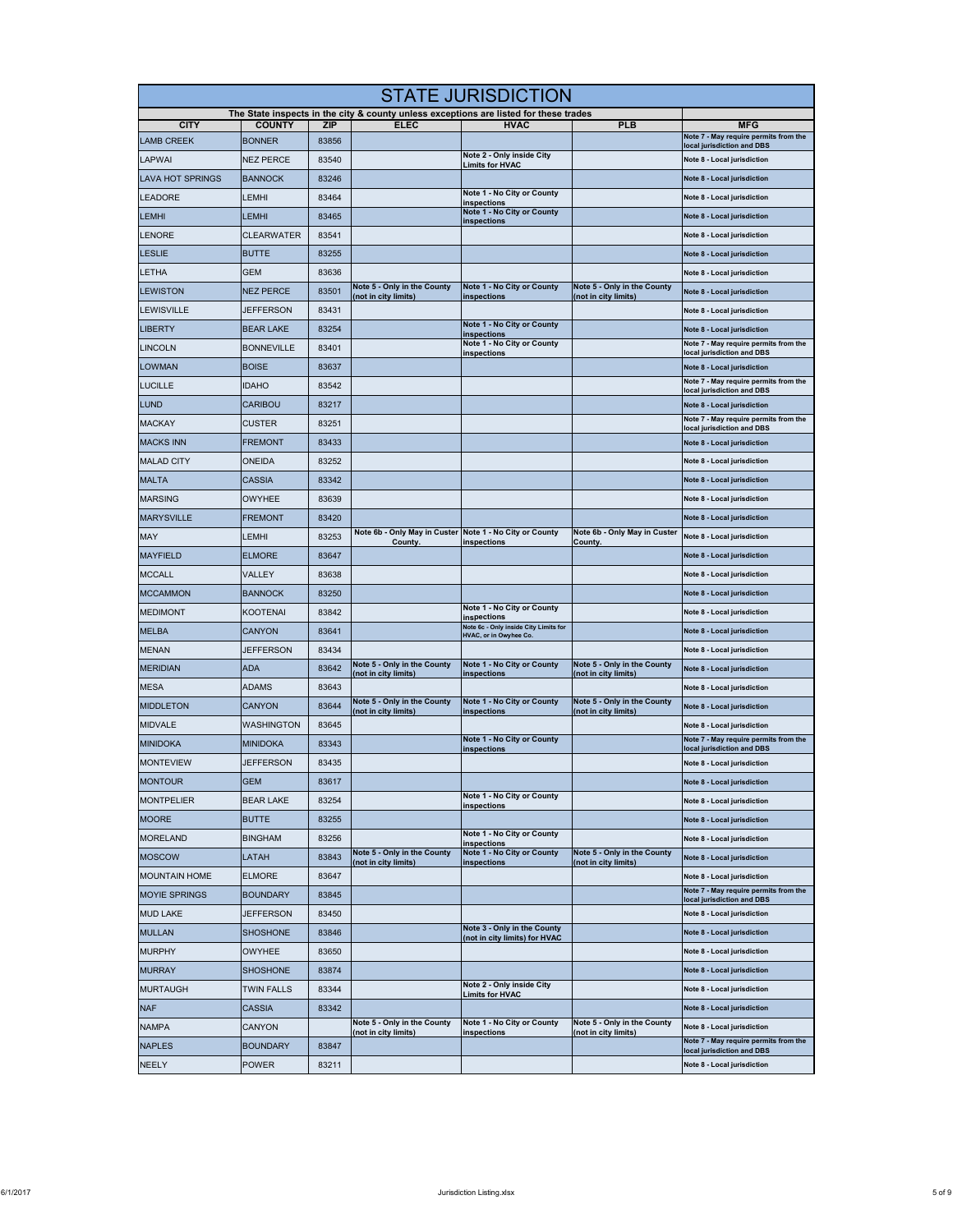|                     | <b>STATE JURISDICTION</b> |                     |                                                     |                                                                                                      |                                                     |                                                                     |  |  |
|---------------------|---------------------------|---------------------|-----------------------------------------------------|------------------------------------------------------------------------------------------------------|-----------------------------------------------------|---------------------------------------------------------------------|--|--|
| <b>CITY</b>         | <b>COUNTY</b>             |                     | <b>ELEC</b>                                         | The State inspects in the city & county unless exceptions are listed for these trades<br><b>HVAC</b> | <b>PLB</b>                                          | <b>MFG</b>                                                          |  |  |
| <b>NEW MEADOWS</b>  | <b>ADAMS</b>              | <b>ZIP</b><br>83654 |                                                     |                                                                                                      |                                                     | Note 8 - Local jurisdiction                                         |  |  |
| <b>NEW PLYMOUTH</b> | PAYETTE                   | 83655               |                                                     | Note 1 - No City or County                                                                           |                                                     | Note 8 - Local jurisdiction                                         |  |  |
| <b>NEWDALE</b>      | <b>FREMONT</b>            | 83436               |                                                     | inspections                                                                                          |                                                     | Note 8 - Local jurisdiction                                         |  |  |
| <b>NEZ PERCE</b>    | LEWIS                     | 83543               |                                                     |                                                                                                      |                                                     | Note 8 - Local jurisdiction                                         |  |  |
| <b>NORDMAN</b>      | <b>BONNER</b>             | 83848               |                                                     |                                                                                                      |                                                     | Note 7 - May require permits from the<br>local jurisdiction and DBS |  |  |
| <b>NORTH FORK</b>   | LEMHI                     | 83466               |                                                     | Note 1 - No City or County                                                                           |                                                     | Note 8 - Local jurisdiction                                         |  |  |
| <b>NOTUS</b>        | <b>CANYON</b>             | 83656               |                                                     | inspections<br>Note 2 - Only inside City                                                             |                                                     | Note 8 - Local jurisdiction                                         |  |  |
| <b>NOUNAN</b>       | <b>BEAR LAKE</b>          | 83254               |                                                     | <b>Limits for HVAC</b><br>Note 1 - No City or County<br>inspections                                  |                                                     | Note 8 - Local jurisdiction                                         |  |  |
| <b>OAKLEY</b>       | <b>CASSIA</b>             | 83346               |                                                     |                                                                                                      |                                                     | Note 8 - Local jurisdiction                                         |  |  |
| <b>OBSIDIAN</b>     | <b>CUSTER</b>             | 83278               |                                                     |                                                                                                      |                                                     | Note 7 - May require permits from the<br>local jurisdiction and DBS |  |  |
| <b>OLA</b>          | <b>GEM</b>                | 83657               |                                                     |                                                                                                      |                                                     | Note 8 - Local jurisdiction                                         |  |  |
| <b>OLD TOWN</b>     | <b>BONNER</b>             | 83822               |                                                     |                                                                                                      |                                                     | Note 7 - May require permits from the<br>local jurisdiction and DBS |  |  |
| <b>ONAWAY</b>       | LATAH                     | 83855               |                                                     | Note 1 - No City or County                                                                           |                                                     | Note 8 - Local jurisdiction                                         |  |  |
| <b>OREANA</b>       | <b>OWYHEE</b>             | 83650               |                                                     | inspections                                                                                          |                                                     | Note 8 - Local jurisdiction                                         |  |  |
| <b>OROFINO</b>      | <b>CLEARWATER</b>         | 83544               |                                                     |                                                                                                      |                                                     | Note 8 - Local jurisdiction                                         |  |  |
| <b>OSBURN</b>       | <b>SHOSHONE</b>           | 83849               |                                                     |                                                                                                      |                                                     | Note 8 - Local jurisdiction                                         |  |  |
| <b>OSGOOD</b>       | JEFFERSON                 | 83442               |                                                     |                                                                                                      |                                                     | Note 8 - Local jurisdiction                                         |  |  |
| <b>OVID</b>         | <b>BEAR LAKE</b>          | 83254               |                                                     | Note 1 - No City or County                                                                           |                                                     | Note 8 - Local jurisdiction                                         |  |  |
| <b>PALISADES</b>    | <b>BONNEVILLE</b>         | 83428               |                                                     | inspections<br>Note 1 - No City or County                                                            |                                                     | Note 7 - May require permits from the                               |  |  |
| <b>PALOUSE</b>      | LATAH                     | 83823               |                                                     | inspections<br>Note 1 - No City or County                                                            |                                                     | local jurisdiction and DBS<br>Note 8 - Local jurisdiction           |  |  |
| <b>PARIS</b>        | <b>BEAR LAKE</b>          | 83261               |                                                     | inspections<br>Note 2 - Only inside City                                                             |                                                     | Note 8 - Local jurisdiction                                         |  |  |
| <b>PARKER</b>       | FREMONT                   | 83438               |                                                     | <b>Limits for HVAC</b>                                                                               |                                                     | Note 8 - Local jurisdiction                                         |  |  |
| <b>PARKLINE</b>     | <b>BENEWAH</b>            | 83861               |                                                     |                                                                                                      |                                                     | Note 8 - Local jurisdiction                                         |  |  |
| <b>PARMA</b>        | CANYON                    | 83660               |                                                     | Note 2 - Only inside City                                                                            |                                                     | Note 8 - Local jurisdiction                                         |  |  |
| <b>PATTERSON</b>    | LEMHI                     | 83253               |                                                     | <b>Limits for HVAC</b><br>Note 1 - No City or County                                                 |                                                     | Note 8 - Local jurisdiction                                         |  |  |
| <b>PAUL</b>         | <b>MINIDOKA</b>           | 83347               |                                                     | inspections<br>Note 1 - No City or County                                                            |                                                     | Note 7 - May require permits from the                               |  |  |
| <b>PAULINE</b>      | <b>POWER</b>              | 83212               |                                                     | inspections                                                                                          |                                                     | local jurisdiction and DBS<br>Note 8 - Local jurisdiction           |  |  |
| <b>PAYETTE</b>      | PAYETTE                   | 83661               |                                                     | Note 2 - Only inside City                                                                            |                                                     | Note 8 - Local jurisdiction                                         |  |  |
| <b>PECK</b>         | <b>NEZ PERCE</b>          | 83545               |                                                     | <b>Limits for HVAC</b><br>Note 2 - Only inside City<br><b>Limits for HVAC</b>                        |                                                     | Note 8 - Local jurisdiction                                         |  |  |
| <b>PICABO</b>       | <b>BLAINE</b>             | 83348               |                                                     |                                                                                                      |                                                     | Note 8 - Local jurisdiction                                         |  |  |
| <b>PIERCE</b>       | CLEARWATER                | 83546               |                                                     |                                                                                                      |                                                     | Note 8 - Local jurisdiction                                         |  |  |
| <b>PINE</b>         | <b>ELMORE</b>             | 83647               |                                                     |                                                                                                      |                                                     | Note 8 - Local jurisdiction                                         |  |  |
| <b>PINEHAVEN</b>    | FREMONT                   | 83420               |                                                     |                                                                                                      |                                                     | Note 8 - Local jurisdiction                                         |  |  |
| <b>PINEHURST</b>    | SHOSHONE                  | 83850               |                                                     |                                                                                                      |                                                     | Note 8 - Local jurisdiction                                         |  |  |
| <b>PINGREE</b>      | <b>BINGHAM</b>            | 83262               |                                                     | Note 1 - No City or County                                                                           |                                                     | Note 8 - Local jurisdiction                                         |  |  |
| <b>PLACERVILLE</b>  | <b>BOISE</b>              | 83666               |                                                     | <b>inspections</b>                                                                                   |                                                     | Note 8 - Local jurisdiction                                         |  |  |
| <b>PLEASANTVIEW</b> | ONEIDA                    | 83252               |                                                     |                                                                                                      |                                                     | Note 8 - Local jurisdiction                                         |  |  |
| <b>PLUMMER</b>      | <b>BENEWAH</b>            | 83851               |                                                     |                                                                                                      |                                                     | Note 8 - Local jurisdiction                                         |  |  |
| <b>POCATELLO</b>    | <b>BANNOCK</b>            | 83201               | Note 5 - Only in the County<br>(not in city limits) | Note 5 - Only in the County<br>(not in city limits)                                                  | Note 5 - Only in the County<br>(not in city limits) | Note 8 - Local jurisdiction                                         |  |  |
| <b>POLLOCK</b>      | <b>IDAHO</b>              | 83547               |                                                     |                                                                                                      |                                                     | Note 7 - May require permits from the<br>local jurisdiction and DBS |  |  |
| <b>PONDERAY</b>     | <b>BONNER</b>             | 83852               |                                                     |                                                                                                      |                                                     | Note 8 - Local jurisdiction                                         |  |  |
| <b>PORTHILL</b>     | <b>BOUNDARY</b>           | 83853               |                                                     |                                                                                                      |                                                     | Note 7 - May require permits from the<br>local jurisdiction and DBS |  |  |
| <b>POST FALLS</b>   | KOOTENAI                  | 83854               | Note 5 - Only in the County<br>(not in city limits) | Note 1 - No City or County<br>inspections                                                            | Note 5 - Only in the County<br>(not in city limits) | Note 8 - Local jurisdiction                                         |  |  |
| <b>POTLATCH</b>     | LATAH                     | 83855               |                                                     | Note 2 - Only inside City<br><b>Limits for HVAC</b>                                                  |                                                     | Note 8 - Local jurisdiction                                         |  |  |
| <b>PRAIRIE</b>      | <b>ELMORE</b>             | 83647               |                                                     |                                                                                                      |                                                     | Note 8 - Local jurisdiction                                         |  |  |
| <b>PRESTON</b>      | FRANKLIN                  | 83263               |                                                     | Note 1 - No City or County<br>inspections                                                            |                                                     | Note 8 - Local jurisdiction                                         |  |  |
| <b>PRIEST LAKE</b>  | <b>BONNER</b>             | 83856               |                                                     |                                                                                                      |                                                     | Note 7 - May require permits from the<br>local jurisdiction and DBS |  |  |
| <b>PRIEST RIVER</b> | <b>BONNER</b>             | 83856               |                                                     |                                                                                                      |                                                     | Note 8 - Local jurisdiction                                         |  |  |
| <b>PRINCETON</b>    | LATAH                     | 83857               |                                                     | Note 1 - No City or County<br>inspections                                                            |                                                     | Note 8 - Local jurisdiction                                         |  |  |
| <b>PRITCHARD</b>    | <b>SHOSHONE</b>           | 83849               |                                                     |                                                                                                      |                                                     | Note 8 - Local jurisdiction                                         |  |  |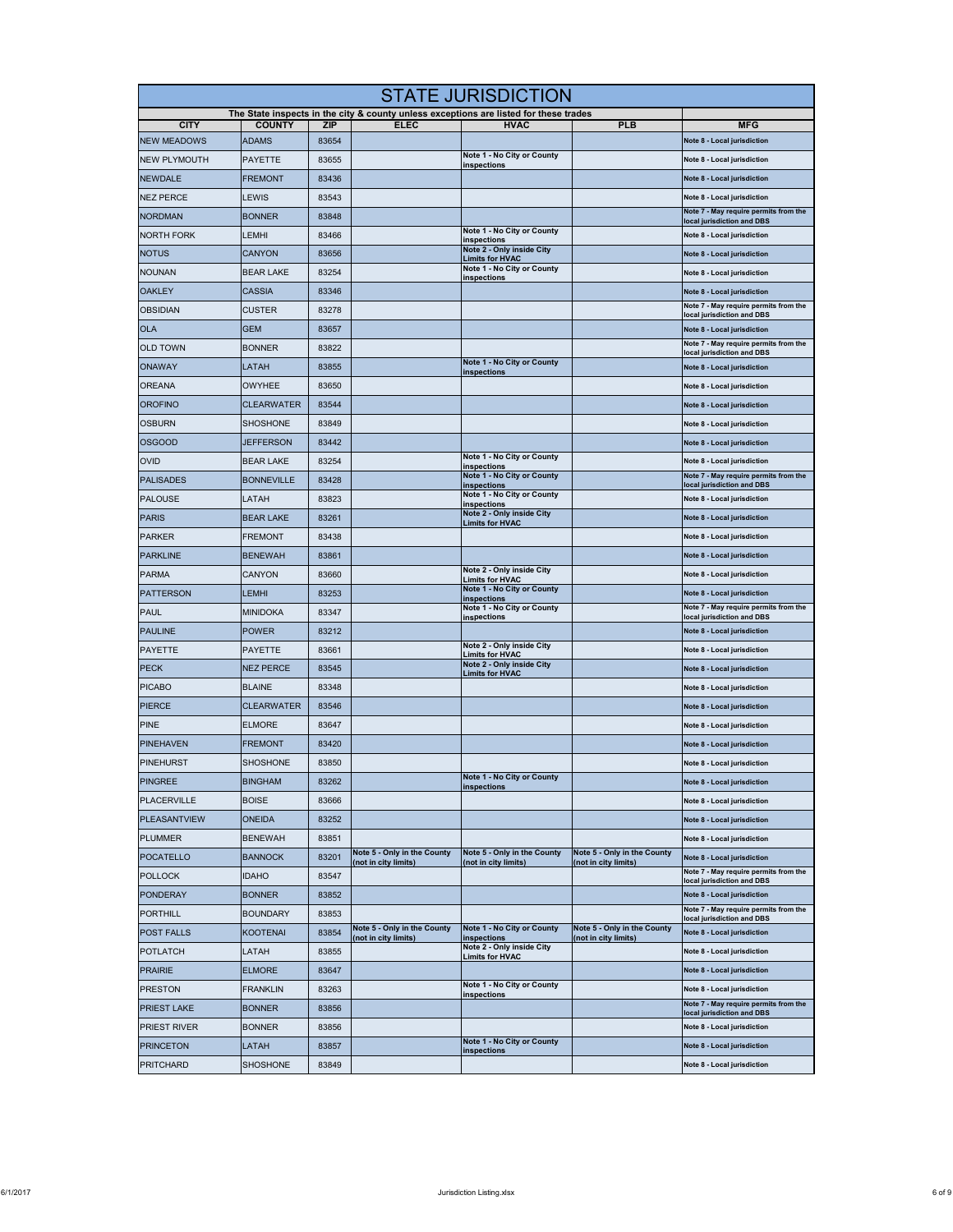| <b>STATE JURISDICTION</b> |                                |                     |                                                     |                                                                                                      |                                                     |                                                                      |  |
|---------------------------|--------------------------------|---------------------|-----------------------------------------------------|------------------------------------------------------------------------------------------------------|-----------------------------------------------------|----------------------------------------------------------------------|--|
| <b>CITY</b>               |                                |                     | <b>ELEC</b>                                         | The State inspects in the city & county unless exceptions are listed for these trades<br><b>HVAC</b> |                                                     |                                                                      |  |
| <b>RAFT RIVER</b>         | <b>COUNTY</b><br><b>CASSIA</b> | <b>ZIP</b><br>83211 |                                                     |                                                                                                      | <b>PLB</b>                                          | <b>MFG</b><br>Note 8 - Local jurisdiction                            |  |
| <b>RATHDRUM</b>           | KOOTENAI                       | 83858               |                                                     | Note 1 - No City or County                                                                           |                                                     | Note 8 - Local jurisdiction                                          |  |
| <b>REUBENS</b>            | <b>NEZ PERCE</b>               | 83548               |                                                     | inspections<br>Note 2 - Only inside City<br><b>Limits for HVAC</b>                                   |                                                     | Note 8 - Local jurisdiction                                          |  |
| <b>REXBURG</b>            | <b>MADISON</b>                 | 83440               | Note 5 - Only in the County<br>(not in city limits) | Note 1 - No City or County<br>inspections                                                            | Note 5 - Only in the County<br>(not in city limits) | Note 8 - Local jurisdiction                                          |  |
| <b>RICHFIELD</b>          | <b>LINCOLN</b>                 | 83349               |                                                     |                                                                                                      |                                                     | Note 8 - Local jurisdiction                                          |  |
| <b>RIDDLE</b>             | <b>OWYHEE</b>                  | 83604               |                                                     |                                                                                                      |                                                     | Note 8 - Local jurisdiction                                          |  |
| <b>RIGBY</b>              | <b>JEFFERSON</b>               | 83442               |                                                     |                                                                                                      |                                                     | Note 8 - Local jurisdiction                                          |  |
| <b>RIGGINS</b>            | IDAHO                          | 83549               |                                                     |                                                                                                      |                                                     | Note 7 - May require permits from the<br>local jurisdiction and DBS  |  |
| <b>RIRIE</b>              | <b>JEFFERSON</b>               | 83443               |                                                     |                                                                                                      |                                                     | Note 8 - Local jurisdiction                                          |  |
| <b>RIVERSIDE</b>          | <b>BINGHAM</b>                 | 83221               |                                                     | Note 1 - No City or County<br>inspections                                                            |                                                     | Note 8 - Local jurisdiction                                          |  |
| <b>ROBERTS</b>            | <b>JEFFERSON</b>               | 83444               |                                                     |                                                                                                      |                                                     | Note 8 - Local jurisdiction                                          |  |
| <b>ROBIE CREEK</b>        | <b>BOISE</b>                   | 83631               |                                                     |                                                                                                      |                                                     | Note 8 - Local jurisdiction                                          |  |
| <b>ROBIN</b>              | <b>BANNOCK</b>                 | 83214               |                                                     |                                                                                                      |                                                     | Note 8 - Local jurisdiction                                          |  |
| <b>ROCKFORD</b>           | <b>BINGHAM</b>                 | 83221               |                                                     | Note 1 - No City or County<br>inspections                                                            |                                                     | Note 8 - Local jurisdiction                                          |  |
| <b>ROCKFORD BAY</b>       | <b>KOOTENAI</b>                | 83814               |                                                     | Note 1 - No City or County<br>inspections                                                            |                                                     | Note 8 - Local jurisdiction                                          |  |
| <b>ROCKLAND</b>           | <b>POWER</b>                   | 83271               |                                                     |                                                                                                      |                                                     | Note 8 - Local jurisdiction                                          |  |
| <b>ROGERSON</b>           | <b>TWIN FALLS</b>              | 83302               |                                                     | Note 2 - Only inside City<br><b>Limits for HVAC</b>                                                  |                                                     | Note 8 - Local jurisdiction                                          |  |
| <b>ROSE LAKE</b>          | KOOTENAI                       | 83810               |                                                     | Note 1 - No City or County<br>inspections                                                            |                                                     | Note 8 - Local jurisdiction                                          |  |
| <b>RUPERT</b>             | <b>MINIDOKA</b>                | 83350               |                                                     | Note 1 - No City or County<br>inspections                                                            |                                                     | Note 7 - May require permits from the<br>local jurisdiction and DBS  |  |
| S. GATE PLAZA             | NEZ PERCE                      | 83501               |                                                     | Note 1 - No City or County<br>inspections                                                            |                                                     | Note 8 - Local jurisdiction                                          |  |
| <b>SAGLE</b>              | <b>BONNER</b>                  | 83860               |                                                     |                                                                                                      |                                                     | Note 7 - May require permits from the<br>local jurisdiction and DBS  |  |
| <b>SALMON</b>             | LEMHI                          | 83467               |                                                     | Note 1 - No City or County<br>inspections                                                            |                                                     | Note 8 - Local jurisdiction                                          |  |
| <b>SAMARIA</b>            | ONEIDA                         | 83252               |                                                     | Note 1 - No City or County<br>inspections                                                            |                                                     | Note 8 - Local jurisdiction                                          |  |
| <b>SAMUELS</b>            | <b>BONNER</b>                  | 83862               |                                                     |                                                                                                      |                                                     | Note 7 - May require permits from the<br>local jurisdiction and DBS  |  |
| <b>SANDHOLLOW</b>         | CANYON                         | 83607               |                                                     | Note 1 - No City or County<br>inspections                                                            |                                                     | Note 8 - Local jurisdiction                                          |  |
| <b>SANDPOINT</b>          | <b>BONNER</b>                  | 83864               |                                                     | Note 3 - Only in the County<br>(not in city limits) for HVAC                                         |                                                     | Note 8 - Local jurisdiction                                          |  |
| <b>SANTA</b>              | <b>BENEWAH</b>                 | 83866               |                                                     | Note 2 - Only inside City                                                                            |                                                     | Note 8 - Local jurisdiction                                          |  |
| <b>SHELLEY</b>            | <b>BINGHAM</b>                 | 83274               |                                                     | <b>Limits for HVAC</b>                                                                               |                                                     | Note 8 - Local jurisdiction                                          |  |
| <b>SHOSHONE</b>           | LINCOLN                        | 83352               |                                                     |                                                                                                      |                                                     | Note 8 - Local jurisdiction                                          |  |
| <b>SHOUP</b>              | LEMHI                          | 83469               |                                                     | Note 1 - No City or County<br>inspections                                                            |                                                     | Note 8 - Local jurisdiction                                          |  |
| <b>SILVERTON</b>          | <b>SHOSHONE</b>                | 83867               |                                                     |                                                                                                      |                                                     | Note 8 - Local jurisdiction                                          |  |
| <b>SMELTERVILLE</b>       | SHOSHONE                       | 83868               |                                                     |                                                                                                      |                                                     | Note 8 - Local jurisdiction                                          |  |
| <b>SMITHS FERRY</b>       | VALLEY                         | 83611               |                                                     |                                                                                                      |                                                     | Note 8 - Local jurisdiction                                          |  |
| <b>SODA SPRINGS</b>       | CARIBOU                        | 83276               |                                                     |                                                                                                      |                                                     | Note 8 - Local jurisdiction                                          |  |
| <b>SOUTHWICK</b>          | NEZ PERCE                      | 83537               |                                                     | Note 2 - Only inside City<br><b>Limits for HVAC</b>                                                  |                                                     | Note 8 - Local jurisdiction                                          |  |
| <b>SPALDING</b>           | <b>NEZ PERCE</b>               | 83551               |                                                     | Note 2 - Only inside City<br><b>Limits for HVAC</b>                                                  |                                                     | Note 8 - Local jurisdiction                                          |  |
| <b>SPENCER</b>            | <b>CLARK</b>                   | 83446               |                                                     |                                                                                                      |                                                     | Note 8 - Local jurisdiction                                          |  |
| <b>SPIRIT LAKE</b>        | KOOTENAI                       | 83869               |                                                     |                                                                                                      |                                                     | Note 8 - Local jurisdiction                                          |  |
| <b>SPRINGFIELD</b>        | <b>BINGHAM</b>                 | 83277               |                                                     | Note 1 - No City or County<br>inspections                                                            |                                                     | Note 8 - Local jurisdiction                                          |  |
| <b>SQUIRREL</b>           | <b>FREMONT</b>                 | 83447               |                                                     |                                                                                                      |                                                     | Note 8 - Local jurisdiction                                          |  |
| ST. ANTHONY               | FREMONT                        | 83445               |                                                     |                                                                                                      |                                                     | Note 8 - Local jurisdiction                                          |  |
| <b>ST. CHARLES</b>        | <b>BEAR LAKE</b>               | 83272               |                                                     | Note 1 - No City or County<br>inspections                                                            |                                                     | Note 8 - Local jurisdiction                                          |  |
| ST. JOE                   | <b>BENEWAH</b>                 | 83861               |                                                     |                                                                                                      |                                                     | Note 8 - Local jurisdiction                                          |  |
| ST. MARIES                | <b>BENEWAH</b>                 | 83861               |                                                     |                                                                                                      |                                                     | Note 8 - Local jurisdiction<br>Note 7 - May require permits from the |  |
| <b>STANLEY</b>            | <b>CUSTER</b>                  | 83278               | Note 5 - Only in the County                         | Note 1 - No City or County                                                                           | Note 5 - Only in the County                         | local jurisdiction and DBS                                           |  |
| <b>STAR</b>               | ADA                            | 83669               | (not in city limits)                                | inspections<br>Note 2 - Only inside City                                                             | (not in city limits)                                | Note 8 - Local jurisdiction                                          |  |
| <b>STATELINE</b>          | KOOTENAI                       | 83854               |                                                     | Limits for HVAC<br>Note 1 - No City or County                                                        |                                                     | Note 8 - Local jurisdiction                                          |  |
| <b>STERLING</b>           | <b>BINGHAM</b>                 | 83210               |                                                     | inspections                                                                                          |                                                     | Note 8 - Local jurisdiction<br>Note 7 - May require permits from the |  |
| <b>STITES</b>             | <b>IDAHO</b>                   | 83552               |                                                     |                                                                                                      |                                                     | local jurisdiction and DBS                                           |  |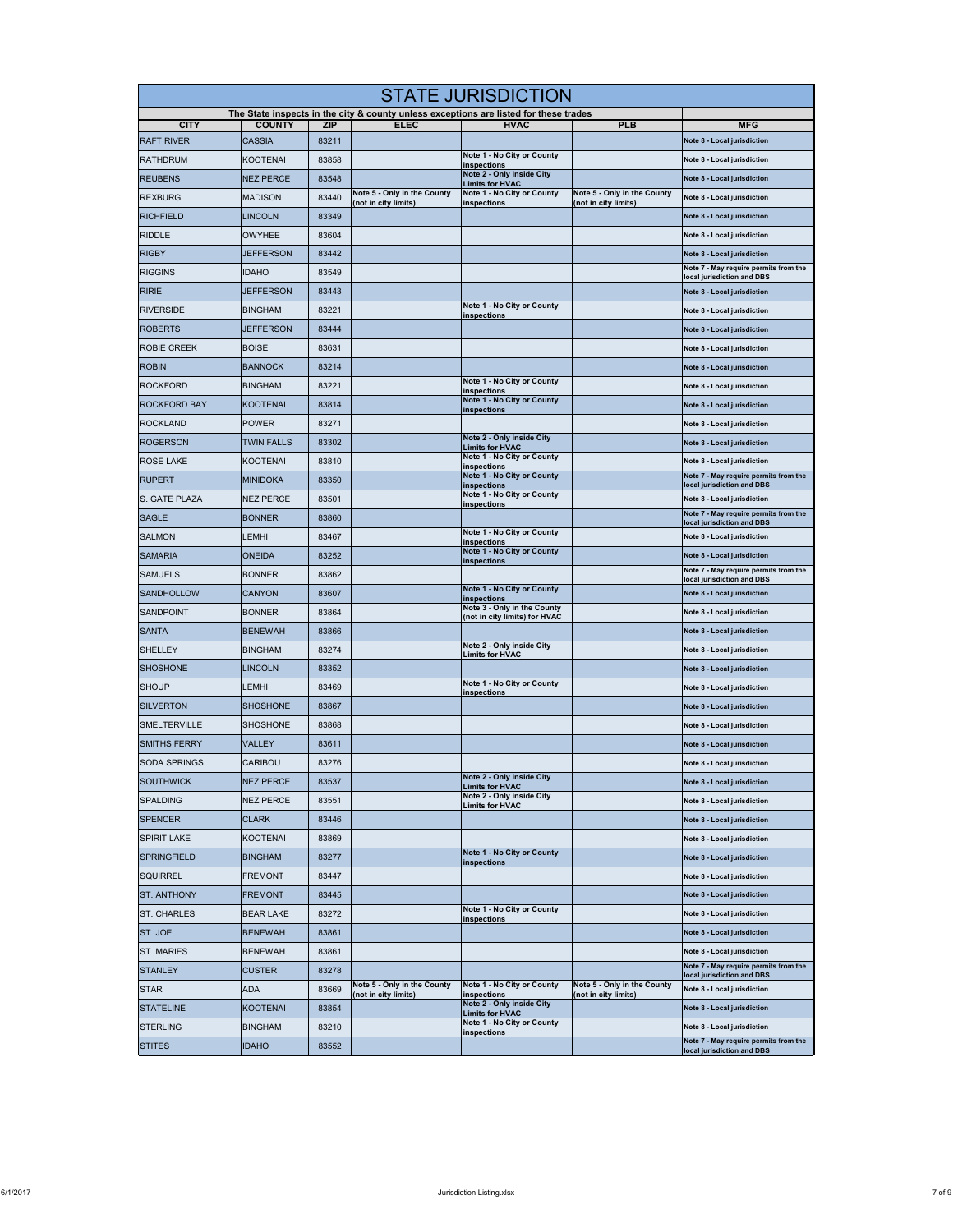| <b>STATE JURISDICTION</b> |                   |                     |                                                     |                                                                                                      |                                                     |                                                                      |  |
|---------------------------|-------------------|---------------------|-----------------------------------------------------|------------------------------------------------------------------------------------------------------|-----------------------------------------------------|----------------------------------------------------------------------|--|
| <b>CITY</b>               | <b>COUNTY</b>     |                     | <b>ELEC</b>                                         | The State inspects in the city & county unless exceptions are listed for these trades<br><b>HVAC</b> |                                                     |                                                                      |  |
| <b>STONE</b>              | ONEIDA            | <b>ZIP</b><br>83252 |                                                     |                                                                                                      | <b>PLB</b>                                          | <b>MFG</b><br>Note 8 - Local jurisdiction                            |  |
| <b>SUGAR CITY</b>         | MADISON           | 83448               |                                                     | Note 2 - Only inside City                                                                            |                                                     | Note 8 - Local jurisdiction                                          |  |
| <b>SUN VALLEY</b>         | <b>BLAINE</b>     | 83353               |                                                     | <b>Limits for HVAC</b>                                                                               |                                                     | Note 8 - Local jurisdiction                                          |  |
| <b>SWAN LAKE</b>          | <b>BANNOCK</b>    | 83281               |                                                     |                                                                                                      |                                                     | Note 8 - Local jurisdiction                                          |  |
|                           | <b>BONNEVILLE</b> |                     |                                                     | Note 2 - Only inside City                                                                            |                                                     | Note 7 - May require permits from the                                |  |
| <b>SWAN VALLEY</b>        |                   | 83449               |                                                     | <b>Limits for HVAC</b>                                                                               |                                                     | local jurisdiction and DBS                                           |  |
| <b>SWEET</b>              | <b>GEM</b>        | 83670               |                                                     |                                                                                                      |                                                     | Note 8 - Local jurisdiction<br>Note 7 - May require permits from the |  |
| <b>TALACHE</b>            | <b>BONNER</b>     | 83813               |                                                     | Note 1 - No City or County                                                                           |                                                     | local jurisdiction and DBS                                           |  |
| <b>TENDOY</b>             | LEMHI             | 83468               |                                                     | inspections                                                                                          |                                                     | Note 8 - Local jurisdiction                                          |  |
| <b>TENSED</b>             | <b>BENEWAH</b>    | 83870               |                                                     |                                                                                                      |                                                     | Note 8 - Local jurisdiction                                          |  |
| <b>TERRETON</b>           | <b>JEFFERSON</b>  | 83450               |                                                     |                                                                                                      |                                                     | Note 8 - Local jurisdiction                                          |  |
| <b>TETON</b>              | <b>FREMONT</b>    | 83451               |                                                     |                                                                                                      |                                                     | Note 8 - Local jurisdiction                                          |  |
| <b>TETONIA</b>            | TETON             | 83452               |                                                     | Note 1 - No City or County<br>inspections                                                            |                                                     | Note 8 - Local jurisdiction                                          |  |
| <b>THATCHER</b>           | CARIBOU           | 83283               |                                                     |                                                                                                      |                                                     | Note 8 - Local jurisdiction                                          |  |
| <b>TIPANUK</b>            | <b>ELMORE</b>     | 83647               |                                                     |                                                                                                      |                                                     | Note 8 - Local jurisdiction                                          |  |
| <b>TROY</b>               | LATAH             | 83871               |                                                     | Note 1 - No City or County<br>inspections                                                            |                                                     | Note 8 - Local jurisdiction                                          |  |
| <b>TUTTLE</b>             | <b>GOODING</b>    | 83330               |                                                     |                                                                                                      |                                                     | Note 8 - Local jurisdiction                                          |  |
| <b>TWIN FALLS</b>         | <b>TWIN FALLS</b> | 83301               | Note 5 - Only in the County<br>(not in city limits) | Note 1 - No City or County<br>inspections                                                            | Note 5 - Only in the County<br>(not in city limits) | Note 8 - Local jurisdiction                                          |  |
| <b>TWIN LAKES</b>         | <b>KOOTENAI</b>   | 83858               |                                                     | Note 1 - No City or County<br>inspections                                                            |                                                     | Note 8 - Local jurisdiction                                          |  |
| <b>UCON</b>               | <b>BONNEVILLE</b> | 83454               |                                                     | Note 2 - Only inside City<br><b>Limits for HVAC</b>                                                  |                                                     | Note 7 - May require permits from the<br>local jurisdiction and DBS  |  |
| UNIV. OF IDAHO            | LATAH             |                     |                                                     |                                                                                                      |                                                     | Note 8 - Local jurisdiction                                          |  |
| VAY                       | <b>BONNER</b>     | 83804               |                                                     |                                                                                                      |                                                     | Note 7 - May require permits from the<br>local jurisdiction and DBS  |  |
| <b>VICTOR</b>             | <b>TETON</b>      | 83455               |                                                     | Note 1 - No City or County<br>inspections                                                            |                                                     | Note 8 - Local jurisdiction                                          |  |
| <b>VIOLA</b>              | LATAH             | 83872               |                                                     | Note 1 - No City or County<br>inspections                                                            |                                                     | Note 8 - Local jurisdiction                                          |  |
| <b>VIRGINIA</b>           | <b>BANNOCK</b>    | 83234               |                                                     |                                                                                                      |                                                     | Note 8 - Local jurisdiction                                          |  |
| <b>WAHA</b>               | <b>NEZ PERCE</b>  | 83501               |                                                     | Note 2 - Only inside City<br><b>Limits for HVAC</b>                                                  |                                                     | Note 8 - Local jurisdiction                                          |  |
| <b>WALLACE</b>            | <b>SHOSHONE</b>   | 83873               |                                                     |                                                                                                      |                                                     | Note 8 - Local jurisdiction                                          |  |
| <b>WARDNER</b>            | <b>SHOSHONE</b>   | 83837               |                                                     |                                                                                                      |                                                     | Note 8 - Local jurisdiction                                          |  |
| <b>WARM LAKE</b>          | VALLEY            | 83611               |                                                     |                                                                                                      |                                                     | Note 8 - Local jurisdiction                                          |  |
| <b>WARREN</b>             | <b>IDAHO</b>      | 83671               |                                                     |                                                                                                      |                                                     | Note 7 - May require permits from the<br>local jurisdiction and DBS  |  |
| <b>WAYAN</b>              | CARIBOU           | 83285               |                                                     |                                                                                                      |                                                     | Note 8 - Local jurisdiction                                          |  |
| <b>WEIPPE</b>             | <b>CLEARWATER</b> | 83553               |                                                     |                                                                                                      |                                                     | Note 8 - Local jurisdiction                                          |  |
| <b>WEISER</b>             | WASHINGTON        | 83672               |                                                     |                                                                                                      |                                                     | Note 8 - Local jurisdiction                                          |  |
| <b>WENDELL</b>            | <b>GOODING</b>    | 83355               |                                                     |                                                                                                      |                                                     | Note 8 - Local jurisdiction                                          |  |
| <b>WEST MAGIC</b>         | CAMAS             | 83327               |                                                     |                                                                                                      |                                                     | Note 8 - Local jurisdiction                                          |  |
| <b>WEST MOUNTAIN</b>      | VALLEY            | 83615               |                                                     |                                                                                                      |                                                     | Note 8 - Local jurisdiction                                          |  |
| <b>WESTMOND</b>           | <b>BONNER</b>     | 83813               |                                                     |                                                                                                      |                                                     | Note 7 - May require permits from the                                |  |
| <b>WESTON</b>             | <b>FRANKLIN</b>   | 83286               |                                                     |                                                                                                      |                                                     | local jurisdiction and DBS<br>Note 8 - Local jurisdiction            |  |
| <b>WHITE BIRD</b>         | <b>IDAHO</b>      | 83554               |                                                     |                                                                                                      |                                                     | Note 7 - May require permits from the                                |  |
| <b>WILDER</b>             | CANYON            | 83676               |                                                     | Note 2 - Only inside City                                                                            |                                                     | local jurisdiction and DBS<br>Note 8 - Local jurisdiction            |  |
| <b>WINCHESTER</b>         | LEWIS             | 83555               |                                                     | <b>Limits for HVAC</b>                                                                               |                                                     | Note 8 - Local jurisdiction                                          |  |
| <b>WOLF LODGE</b>         | <b>KOOTENAI</b>   | 83814               |                                                     | Note 1 - No City or County                                                                           |                                                     | Note 8 - Local jurisdiction                                          |  |
| <b>WOODRUFF</b>           | <b>ONEIDA</b>     | 83252               |                                                     | <b>inspections</b>                                                                                   |                                                     | Note 8 - Local jurisdiction                                          |  |
| <b>WORLEY</b>             | <b>KOOTENAI</b>   | 83876               |                                                     | Note 1 - No City or County                                                                           |                                                     | Note 8 - Local jurisdiction                                          |  |
|                           |                   |                     |                                                     | inspections                                                                                          |                                                     |                                                                      |  |
| YELLOW PINE               | VALLEY            | 83677               |                                                     |                                                                                                      |                                                     |                                                                      |  |

| Note 1 - No City or County                                  | The Division of Building Safety does not have jurisdiction to permit or inspect in the specified area for that trade. Please refer to local county or city officials for these services.                                 |
|-------------------------------------------------------------|--------------------------------------------------------------------------------------------------------------------------------------------------------------------------------------------------------------------------|
| Note 2 - Only inside City<br><b>Limits for HVAC</b>         | For HVAC - The Division of Building Safety only has jurisdiction to permit and inspect inside the city limits. If the jobsite is outside city limits, contact the county for these services.                             |
| (not in city limits) for HVAC                               | Note 3 - Only in the County For HVAC - The Division of Building Safety only has jurisdiction in this area for jobsites located in the county. If the jobsite is inside city limits, contact the city for these services. |
|                                                             | Note 4 - Only in the County For Plumbing - The Division of Building Safety only has jurisdiction to permit and inspect in the county. If the jobsite is inside city limits, contact the city for these services.         |
| (not in city limits)                                        | Note 5 - Only in the County The Division of Building Safety only has jurisdiction to permit and inspect in the county. If the jobsite is inside the city limits, contact the city for these services.                    |
| Note 6a - Only Genesee in<br><b>Nez Perce County</b>        | For HVAC - Genesee - The Division of Building Safety only has jurisdiction for Genesee in Nez Perce County. If the jobsite is in Latah County, contact them for these services.                                          |
| Note 6b - Only May in<br><b>Custer County.</b>              | For HVAC - May - The Division of Building Safety only has jurisdiction for May in Custer County. If the jobsite is in Lemhi County, contact them for these services.                                                     |
| Note 6c - Only Melba in city<br>limits or in Owyhee County. | For HVAC - Melba - The Division of Building Safety only has jurisdiction for Melba within city limits and in Owyhee County. If the jobsite is in Canyon County, contact them for these services.                         |
| Note 7 - May require<br>permits from the local              | A permit may be required at the local jurisdiction as well as at DBS.                                                                                                                                                    |